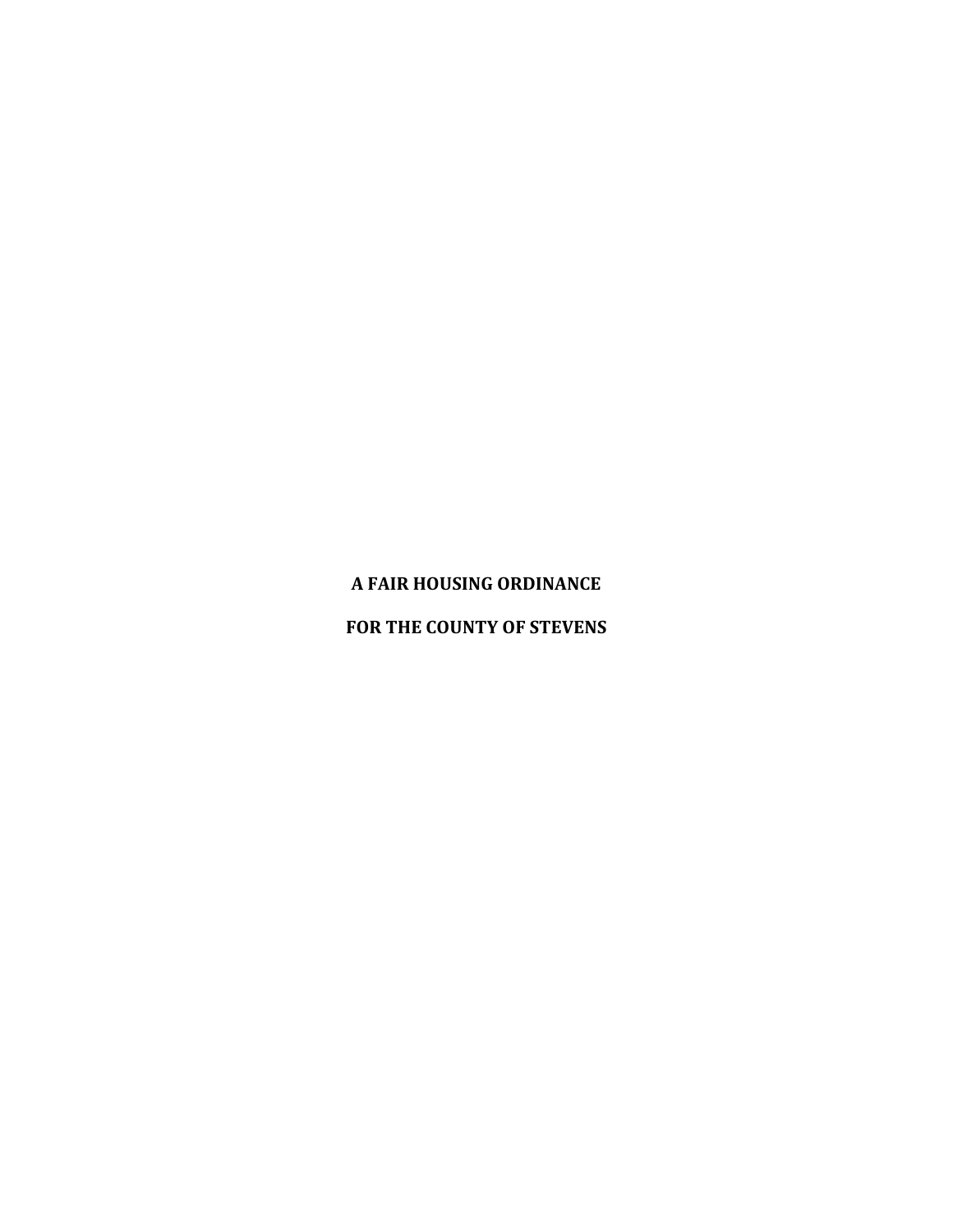# **TABLE OF CONTENTS**

| <b>SECTION</b> | <b>PAGE</b> |
|----------------|-------------|
| $\mathbf{1}$   |             |
| 2              |             |
| 3              |             |
| $\overline{4}$ |             |
| 5              |             |
| 6              |             |
| 7              |             |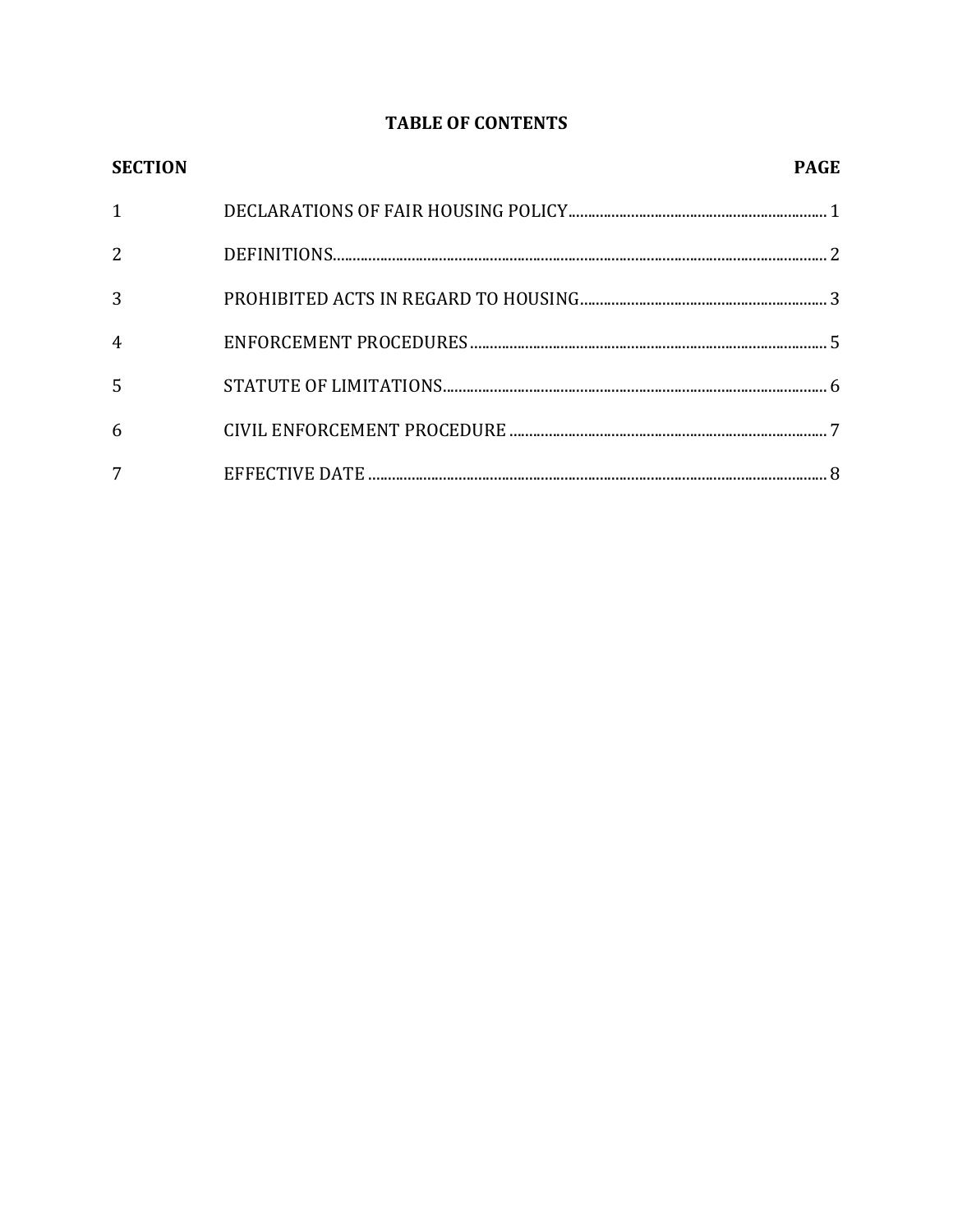### **A FAIR HOUSING ORDINANCE FOR THE COUNTY OF STEVENS**

The County of Stevens does ordain:

WHEREAS, the County of Stevens, Minnesota (hereinafter referred to as the "County") desires to affirm compliance with Federal and State Fair Housing legislation; and

WHEREAS, the County desires to resolve Fair Housing discrimination complaints and violations locally;

THEREFORE, the following is set forth as the County of Stevens Fair Housing Ordinance: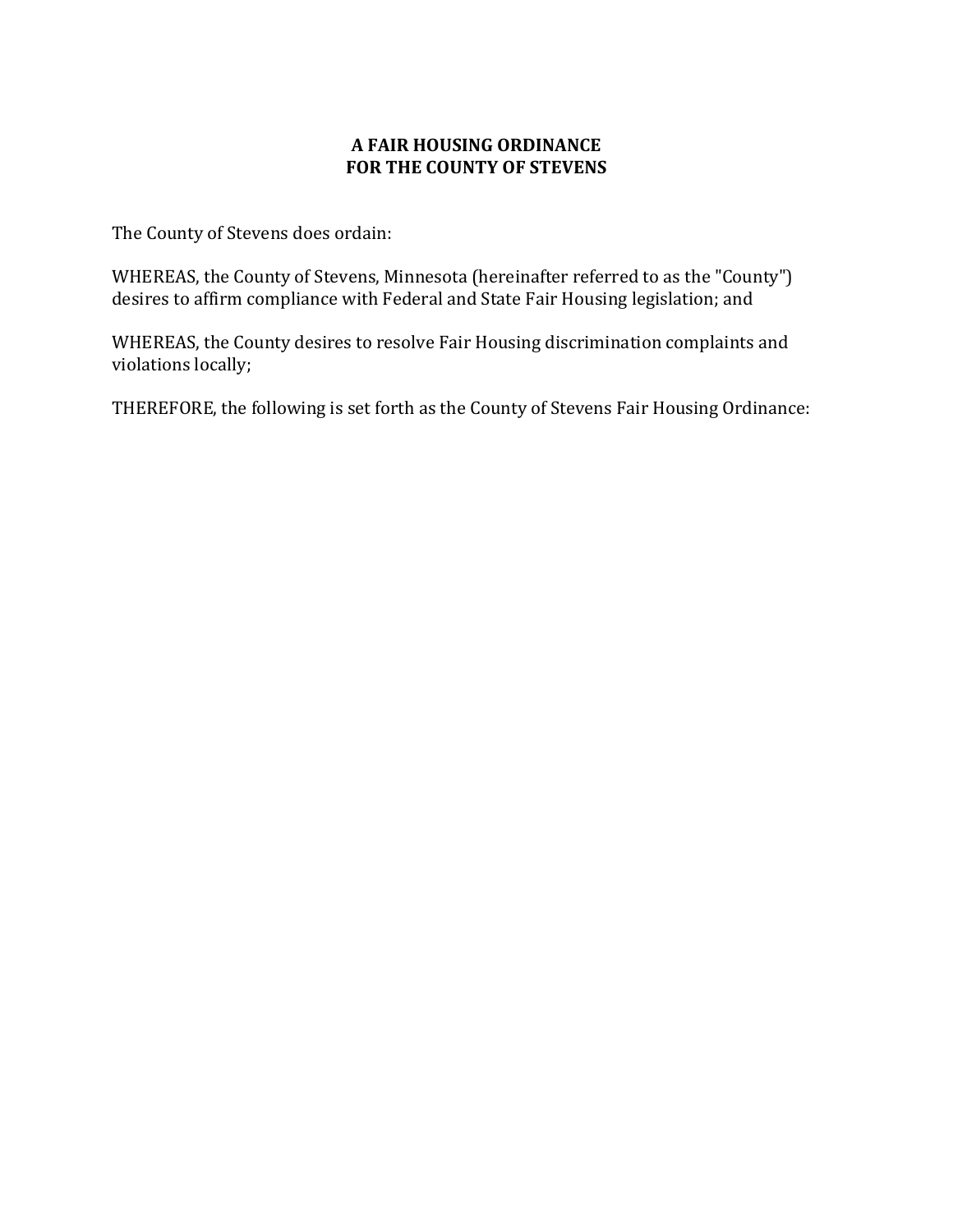#### SECTION 1 DECLARATIONS OF FAIR HOUSING POLICY

Status with regard to public assistance. Discrimination with regard to housing on the basis of race, sex, creed, religion, marital status, and disability adversely affects the health, welfare, peace, and safety of the community. Persons subject to such discrimination suffer depressed living conditions, and create conditions which endanger the public peace and order. The public policy of the County of Stevens is declared to be to foster equal opportunity for all to obtain decent, safe and sanitary housing without regard to their race, creed, color, national origin, marital status, disability status, sex and strictly in accord with their individual merits as human beings. It is also the policy of the County to protect all persons from all unfounded charges of discrimination.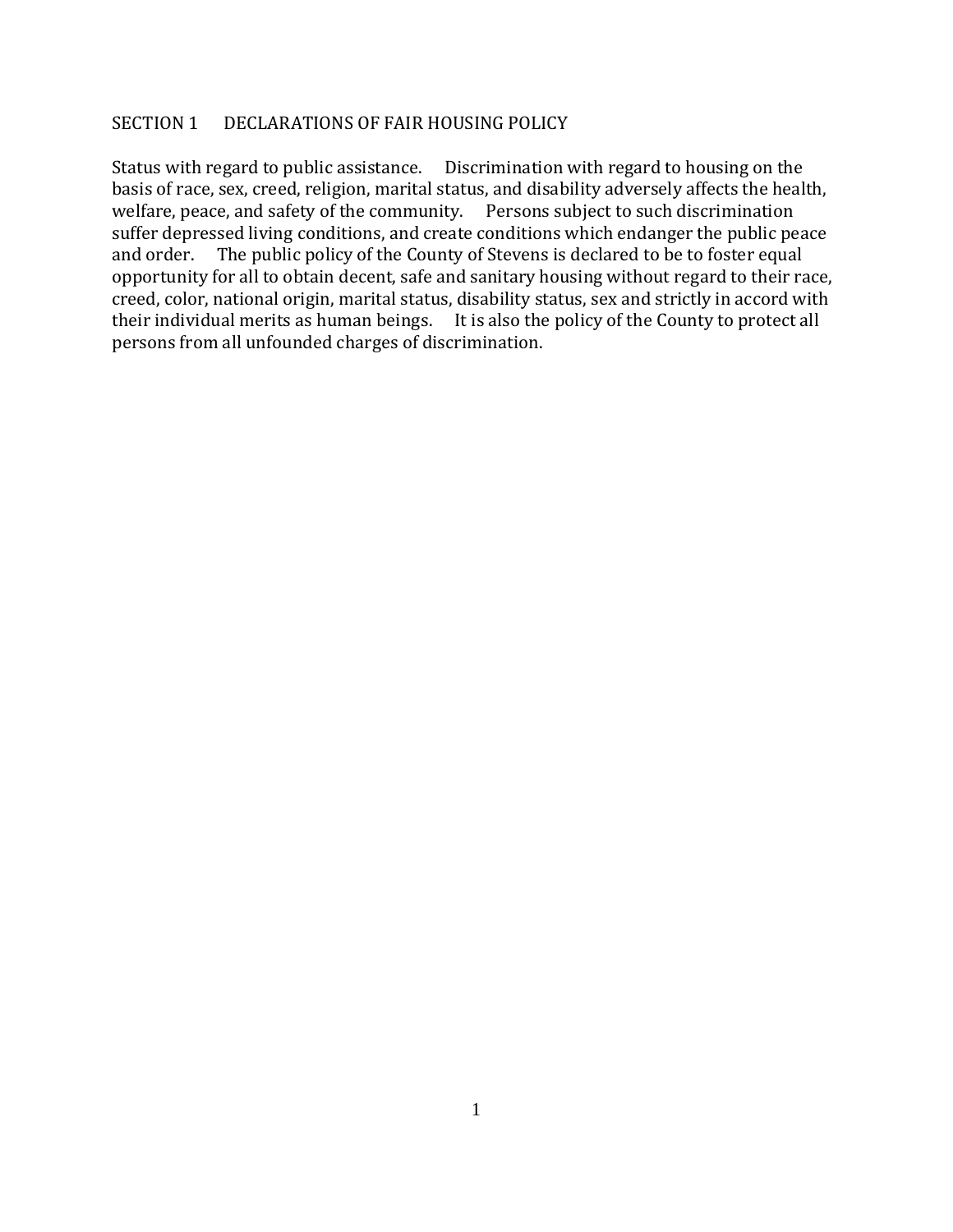### SECTION 2 DEFINITIONS

For the purposes of this ordinance the following terms, phrases, words and their deviations, shall have the meaning given herein unless the context otherwise indicates:

- A. Discriminate or discrimination includes segregate or separate;
- B. Disability means a mental or physical condition which constitutes a handicap. Nothing in this ordinance shall be construed to prohibit any program, service, facility or privilege afforded to a person with a disability which is intended to habitat, rehabilitate or accommodate that person;
- C. Marital Status means the standing, state or condition of one as single or married person.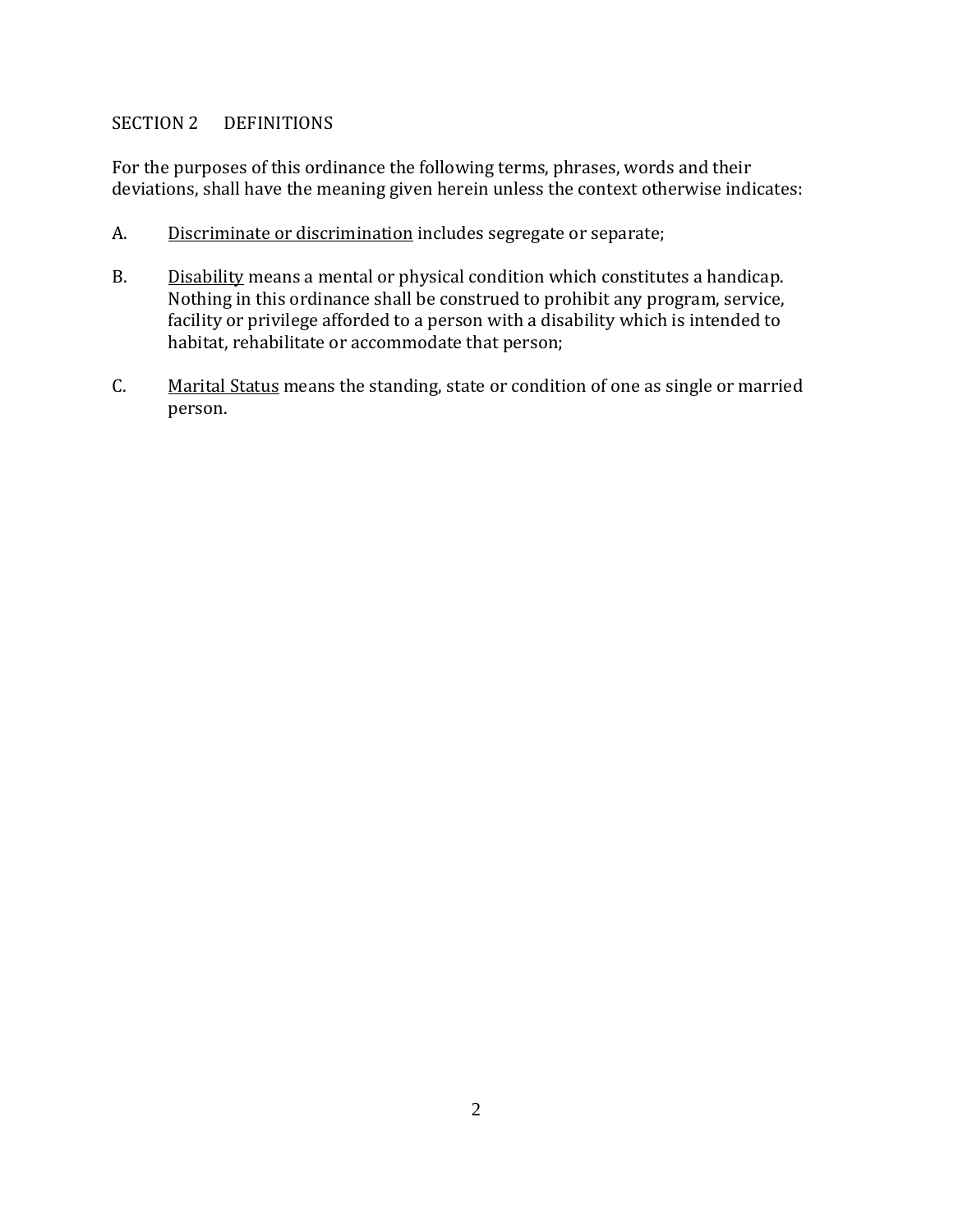#### SECTION 3 PROHIBITED ACTS IN REGARD TO HOUSING

It shall be an unlawful discriminatory practice and punishable by a fine of not more than One Hundred Dollars (\$100.00):

- A. For any person to discriminate on grounds of race, creed, religion, color, sex, marital status, status with regard to public assistance, national origin, age or disability, in the sale, lease, or rental of any housing unit or units.
- B. For any broker, agent, salesman or other person acting in behalf of another to so discriminate in the sale, lease, or rental of any housing unit or units belonging to such other person.
- C. For any person engaged in the business of financing the purchase, rehabilitation, remodeling or repair of housing units or in the business of selling insurance with respect to housing units to refuse to provide such financing or insurance or to discriminate with regard to the terms or conditions thereof by reason of the race, color, sex, religion, creed, national origin, marital status, status with regard to public assistance, age or disability of the application or because of the location of the unit or units in areas of the County occupied by persons of a particular race, color, sex, religion, creed, national origin, marital status, status with regard to public assistance, age or disability; or to discriminate by treating differently any person or group of persons who desire to purchase, lease, acquire, construct, rehabilitate, repair, or maintain real property in a specific urban area because of social, economic or environmental conditions of the area in the granting, withholding, extending, modifying, or renewing, or in the rates, terms, conditions, or privileges of any such financial assistance or in the extension of services in connection therewith.

The bona fide program of federal, state or local governmental units or agencies, however structured or authorized to upgrade or improve in any manner a specific urban area shall not be deemed to be a violation of this section.

- D. For any person, having sold, leased, or rented a housing unit or units to any person, to discriminate with respect to facilities, services, or privileges of occupancy by reason of race, color, sex, creed, religion, national origin, age or disability, marital status, or status with regard to public assistance.
- E. For any person to make or publish any statement evidencing an intent to discriminate, on grounds of race, creed religion, color, sex, national origin or ancestry, marital status, status with regard to public assistance, age or disability, in the sale, lease, or rental of a housing unit or units.
- F. For any person to make any inquiry regarding race, color, sex, creed, religion, national origin, marital status, status with regard to public assistance, age or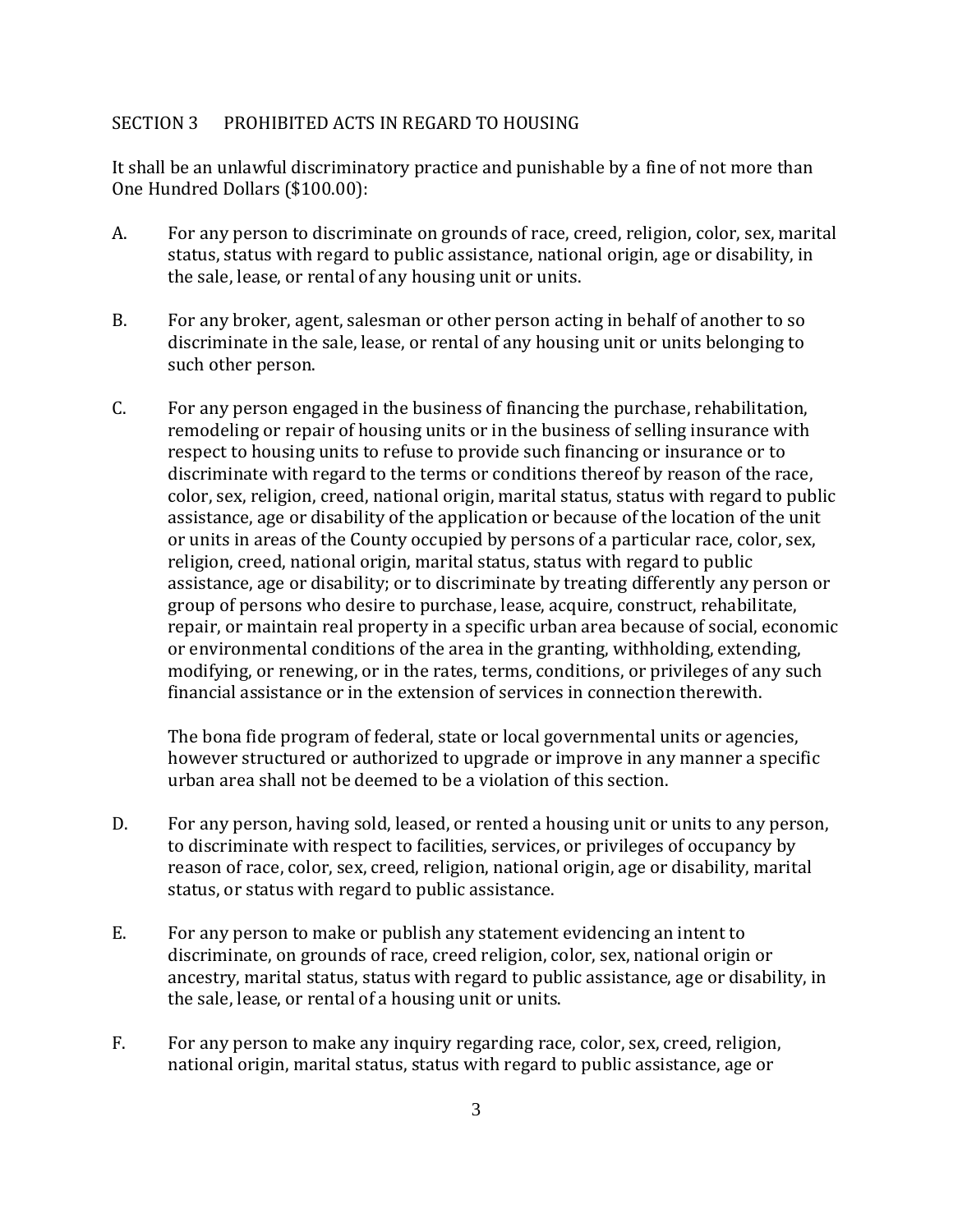disability, or to keep any record or use any form of application, designed to elicit such information, financing of a housing unit or units.

- G. For any person, for the purpose of inducing a real estate transaction from which he may benefit financially,
	- 1. To represent that a change has occurred or will or may occur in the composition of the block, neighborhood, or area in which the property is located, in respect of the race, color, sex, creed, religion, national origin, marital status, status with regard to public assistance, age or disability of those living there; or
	- 2. To represent that this change will or may result in the lowering of property values, an increase in crime, or antisocial behavior, or a decline in the quality of schools in the block, neighborhood, or area concerned.
- H. Nothing in this ordinance shall be construed to require any person or group of persons selling, renting or leasing property to modify the property in any way, or exercise a higher degree of care for a person having a disability than for a person who does not have a disability; nor shall this chapter be construed to relieve any person or persons of any obligations generally imposed on all persons regardless of any disability in a written lease, rental agreement, or contract or purchase or sale, or to forbid distinctions based on the inability to fulfill the terms and conditions, including financial obligations of such lease, agreement or contract.
- I. The provisions of this ordinance shall not apply to:
	- 1. The rental of a portion of a dwelling containing accommodations for two (2) families, one of which is occupied by the owner; or
	- 2. The rental by an owner or occupier of a one-family accommodation in which he resides of a room or rooms in such accommodation to another person or persons if the discrimination is by sex, marital status, status with regard to public assistance or disability. Nothing in this ordinance shall be construed to require any person or group of persons selling renting or leasing property to modify the property in any way, or exercise a higher degree of care for a person having a disability than for a person who does not have a disability; nor shall this ordinance be construed to relieve any person or persons of any obligations generally imposed on all persons regardless of any disability in a written lease, rental agreement, or contract of purchase or sale, or to forbid distinction based on the inability to fulfill the terms and conditions, including financial obligations, of such lease, agreement or contract.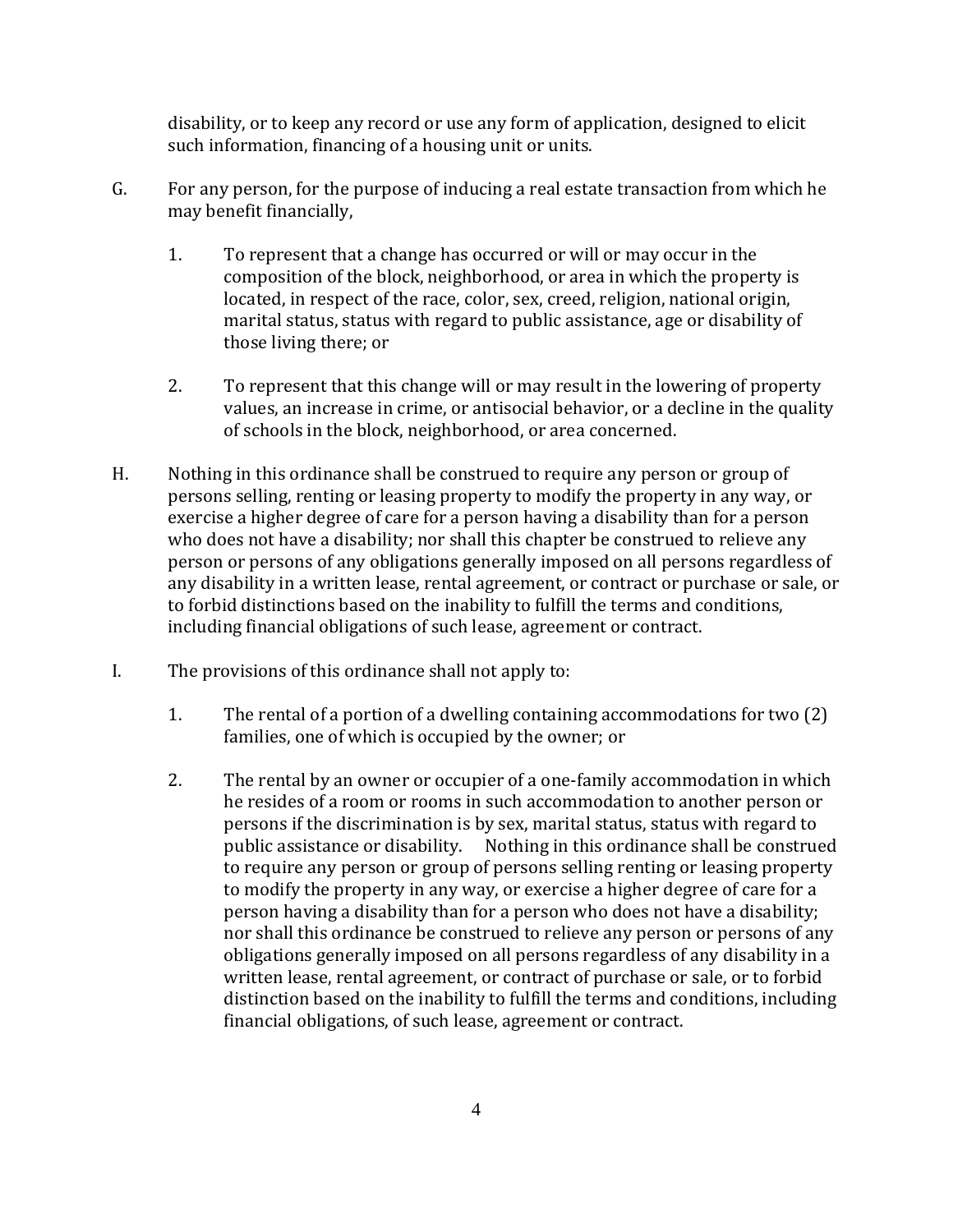#### SECTION 4 ENFORCEMENT PROCEDURES

The Housing and Redevelopment Authority in and for the County of Stevens, Minnesota (hereinafter referred to as "HRA") is designated as enforcement agency for this ordinance and shall have the power to receive, hear and determine complaints as provided herein.

The HRA shall promptly investigate, upon complaint or upon its own motion, any violations of this ordinance. If after investigation, it shall have reason to believe a violation has occurred, it may refer the matter to the County Attorney for criminal prosecution, initiate civil enforcement procedures as herein provided, or enter into a settlement agreement which, when approved by the HRA, shall have the same force as a HRA order.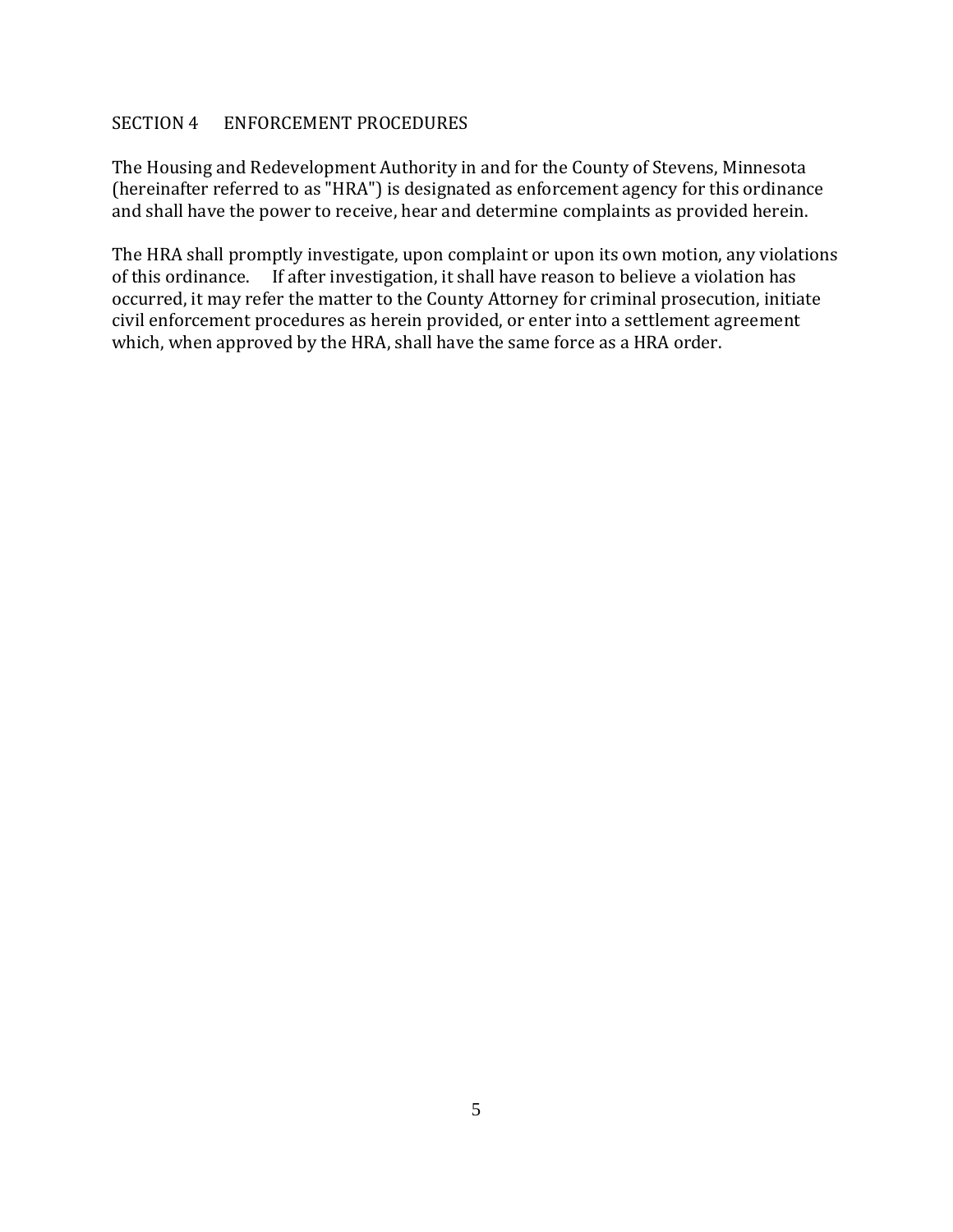## SECTION 5 STATUTE OF LIMITATIONS

No action may be brought for civil enforcement or criminal prosecution unless the charge of alleged discriminatory practice was filed with the County within one hundred eighty (180) days from the occurrence of the practice.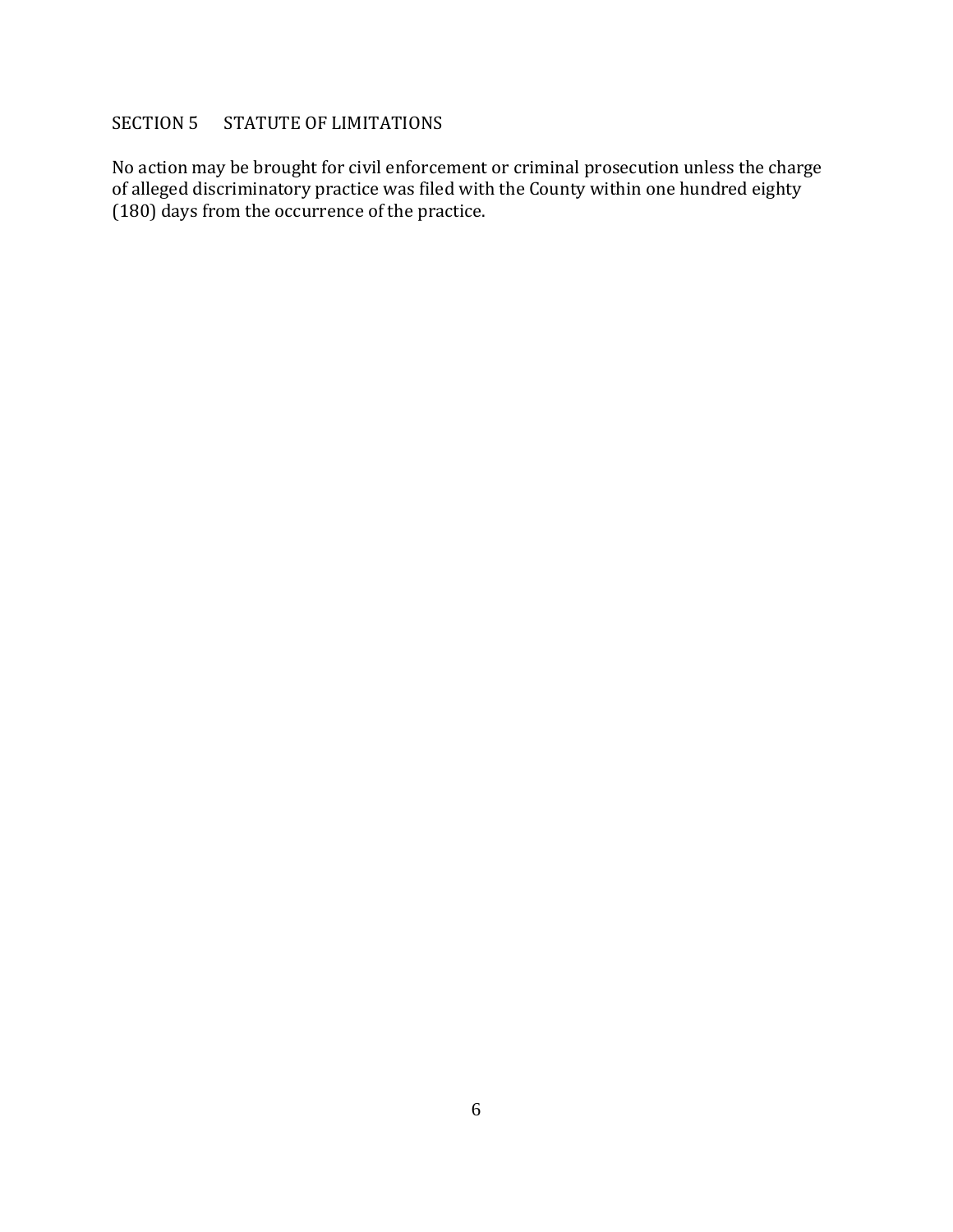### SECTION 6 CIVIL ENFORCEMENT PROCEDURE

Civil enforcement procedures shall be prosecuted by the County Attorney for the HRA in the following manner:

- A. The County Attorney shall serve upon the respondent by certified mail a complaint, signed by him, which shall set forth a clear and concise statement of the facts constituting the violation, set a time and place for hearing, and advise the respondent of his right to file an answer, to appear in person or by an attorney and to examine and cross-examine witnesses.
- B. The hearing shall not be less than twenty (20) days after service of the complaint. At any time prior to the hearing the respondent may file an answer. Facts not denied by answer shall be deemed admitted. If the answer sets out new matter, it shall be deemed denied by the HRA.
- C. The complaint or answer may be amended at any given time prior to the hearing with the consent of the opposing party.
- D. Hearings shall be before the HRA.
- E. The HRA may obtain subpoenas from the District Court to compel the attendance of witnesses and production of documents at any hearing.
- F. If, at hearing, the HRA shall conclude that a violation has occurred, it shall prepare an order which may contain any provision deemed desirable to do justice to the complainant or to prevent further violations. It may include provisions which require the respondent to rent, sell, or lease particular housing to the complainant, or to do any other thing as may be just. The HRA's findings of fact and order shall be served on the respondent and County Attorney by mail, and shall become the findings and order of the HRA unless, within ten (10) days after mailing of the findings and order, the HRA shall revoke or amend the order, but any order of the HRA may be modified by the HRA at any time.